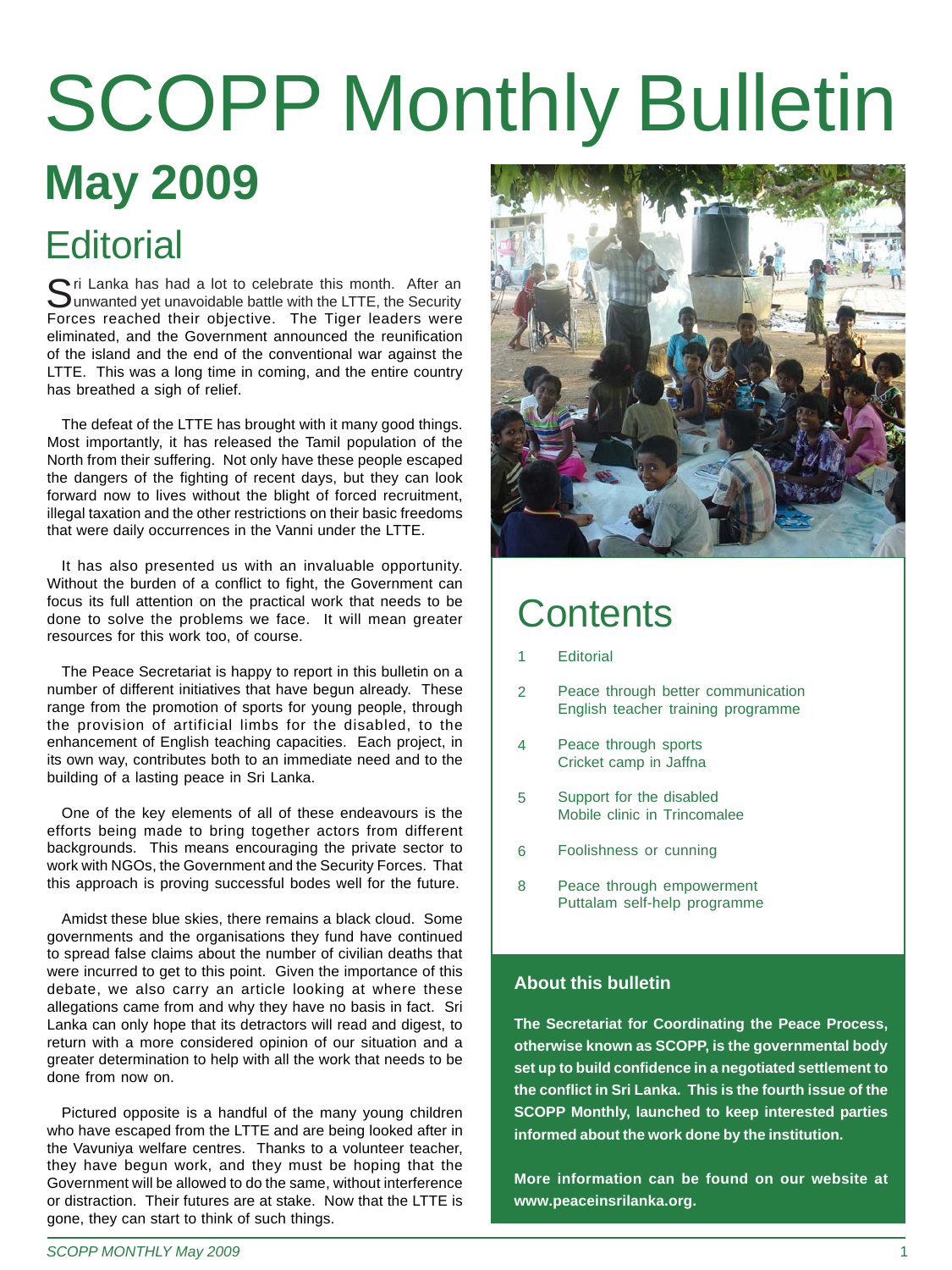### **Peace through better communication**

#### English teacher training programme



he Government has long regarded language as perhaps the most important challenge in building a lasting peace in Sri Lanka. While efforts continue to be made to encourage the learning of Sinhala and Tamil, English is a clear priority. As H.E. the President emphasised on announcing 2009 as the Year of English and IT, promoting English is not only a means of empowering rural youth by giving them new opportunities to find employment, but also a way of bridging the divide between the Tamil and Sinhala communities.

To make the best use of the limited resources available, the Government is focusing on the establishment of a handful of Cities of Excellence, on which the surrounding regions can draw. Jaffna has been declared the first of these, demonstrating the Government's commitment to develop the North.

Updating the skills and knowledge of English teachers in these Cities of Excellence is a key target, and the Peace Secretariat was instrumental in organising a pilot training session in May. Thirty people from Jaffna, Batticaloa, Anuradhapura and Polonnaruwa attended a three week programme in Colombo. They went back to their home districts to pass on the knowledge gained. Further workshops involving English teachers from other districts will be held when funds become available.

*Promoting English is not only a means of empowering rural youth by giving them new opportunities to find employment, but also a way of bridging the divide between the Tamil and Sinhala communities.*

The Ministry of Education ran the workshop, assisted by the Presidential Initiative on English and IT, with the coordination of the Peace Secretariat. It was also supported by the US Embassy in Colombo and the Sri Lanka National Commission for UNESCO.

Speaking at the opening ceremony, Minister of Education Hon. Susil Premajayantha said, 'At a time when Sri Lanka is on the brink of commencing a new chapter in her history, it is vital to provide our young generation with the encouragement and motivation they need to look ahead into their future and rightfully hope for better days.' Quoting Nelson Mandela, he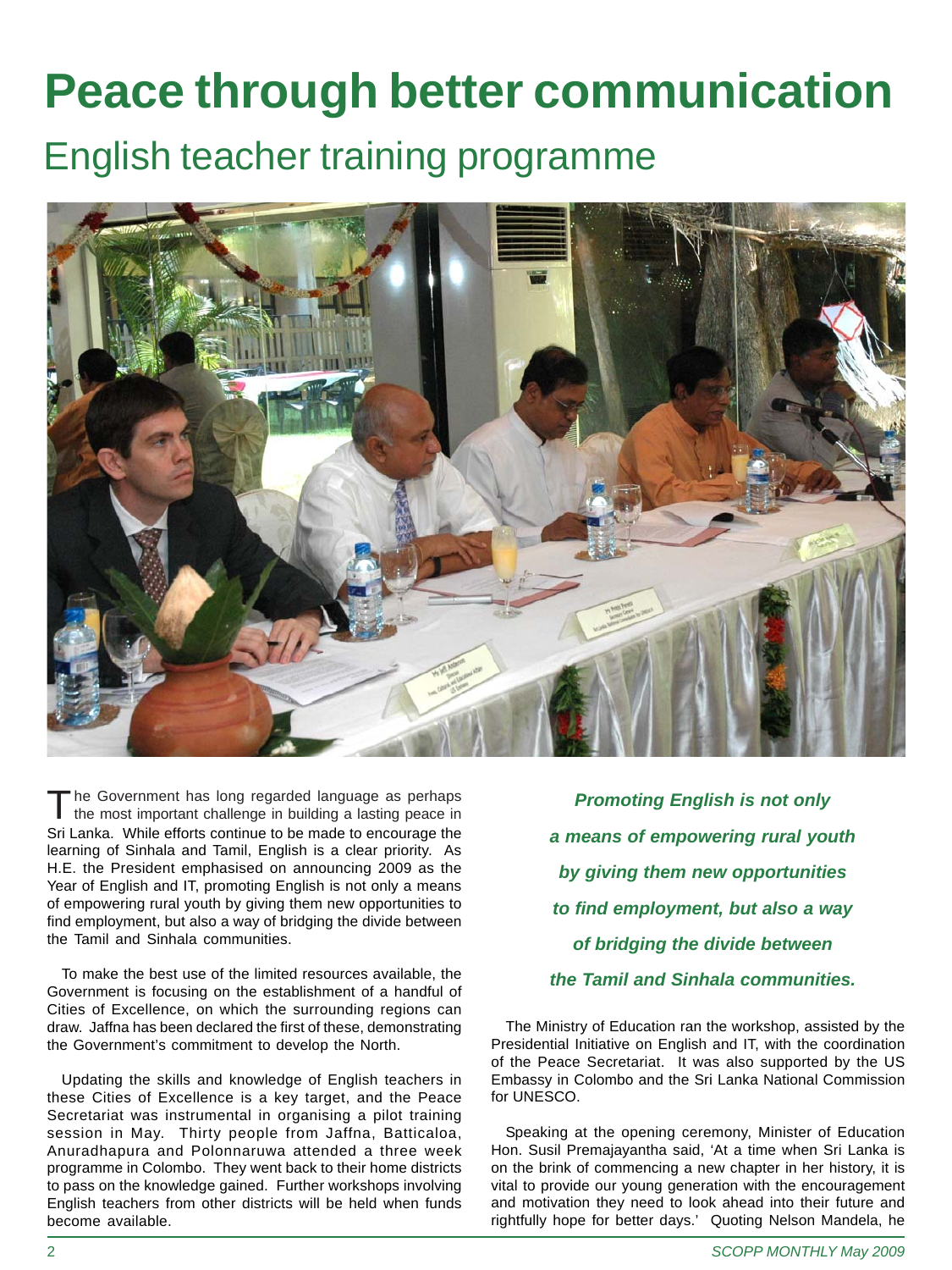concluded, 'Education is the most powerful weapon that can be used to change the world.'

Prof. Rajiva Wijesinha, Secretary General of the Peace Secretariat, explained that the current problems in Sri Lanka were partly due to a failure to empower the regions. Marginalisation had led to economic stagnation, he said. This could be solved, he proposed, by developing an educated populace capable of taking advantage of the new opportunities, which meant facility in communication, particularly in a worldwide language such as English.

Sunimal Fernando, advisor to H.E. the President and Coordinator of the Presidential Task Force on English and IT, recalled the days of his youth: 'Few if any Sinhala students could speak Tamil, nor could the Tamil students converse in Sinhala. But there was so much English in the schools and in the wider community that people were able to communicate across their ethnic and cultural borders in English, developing lasting bonds of understanding, solidarity and mutual support.'

Summarising the need for English as a bridge language, he said, 'Interaction is the key to respect and understanding, to peace and harmony. And language is the key to interaction.'

*Before this, I hadn't had an opportunity to meet fellow teachers from places like Batticaloa and Jaffna. One of the best things about the programme was that we got a chance to eat together, stay together and also compare notes.*

The workshop focused on imparting two particular sets of skills to the participants. First, the participants were exposed to methods of teaching in which students take a more active role. Whereas most traditional approaches involve knowledge flowing only from teacher to pupil, modern teaching promotes exchange between students. Teachers are seen as facilitators, and the main priority is interaction.

Secondly, the programme showed the teachers innovative ways of engaging with students, to get them interested in learning and enthusiastic about their participation in the classroom. This is a question of making the classroom more closely resemble the world.

Reactions to the workshop were consistently positive. A Batticaloa attendee said that it had made him realise the importance of helping children to be active in class. He said, 'Previously, you just set scenes for them. The focus was always on the lesson to be taught. But here, creating attention in the children, positive feedback on their use of the new language, and interaction between the pupils was emphasised.'

A lady teacher from the Polonnnaruwa district explained how she had been impressed by the exercises used to improve writing, particularly ones that used pictures to build students' vocabulary. She said that she was looking forward to applying the exercises in her own classroom.

The participants also spoke enthusiastically about the friendships they had developed in the workshop. A lady from Anuradhapura said, 'Before I came here, I hadn't had an opportunity to meet or interact with fellow teachers from places like Batticaloa and Jaffna. One of the best things about the programme was that we got a chance to eat together, stay together and also compare notes.'

A Jaffna teacher concurred, 'We have begun to realise the value of networking with teachers from other districts, so that now if we run into a problem, say, a lack of some resource in our schools, we can see if we can obtain that resource from friends outside.'

The Charge d'Affaires of the US Embassy in Colombo, James R. Moore, held a reception in honour of the participants at his residence during the workshop. He thanked and congratulated the teachers, and expressed his fervent hope that the project would go on to fulfill its larger and ultimate goal, that of being a conduit for peace in Sri Lanka. He reiterated the US Embassy's good wishes and continued support for the programme.

The Hon. V. Anandasangaree was the chief guest at the closing ceremony. He thanked and congratulated the participants, saying, 'I hope the training you had will help you to mould decent citizens in the parts of the country where you live.' Jeff Anderson, Director of Cultural and Educational Affairs at the US Embassy, said, 'Though this particular training session has reached its completion, I don't see it as an end but as a beginning, and we are eager to particiapte in the next steps of the programme.'

 This workshop is just one of the efforts being made by the Government to improve the quality of English teaching, after many years of neglect. It is hoped that the focus placed on this work during the Year of English and IT will kickstart a process that will eventually present young people throughout the country with new opportunities and hope for their future.

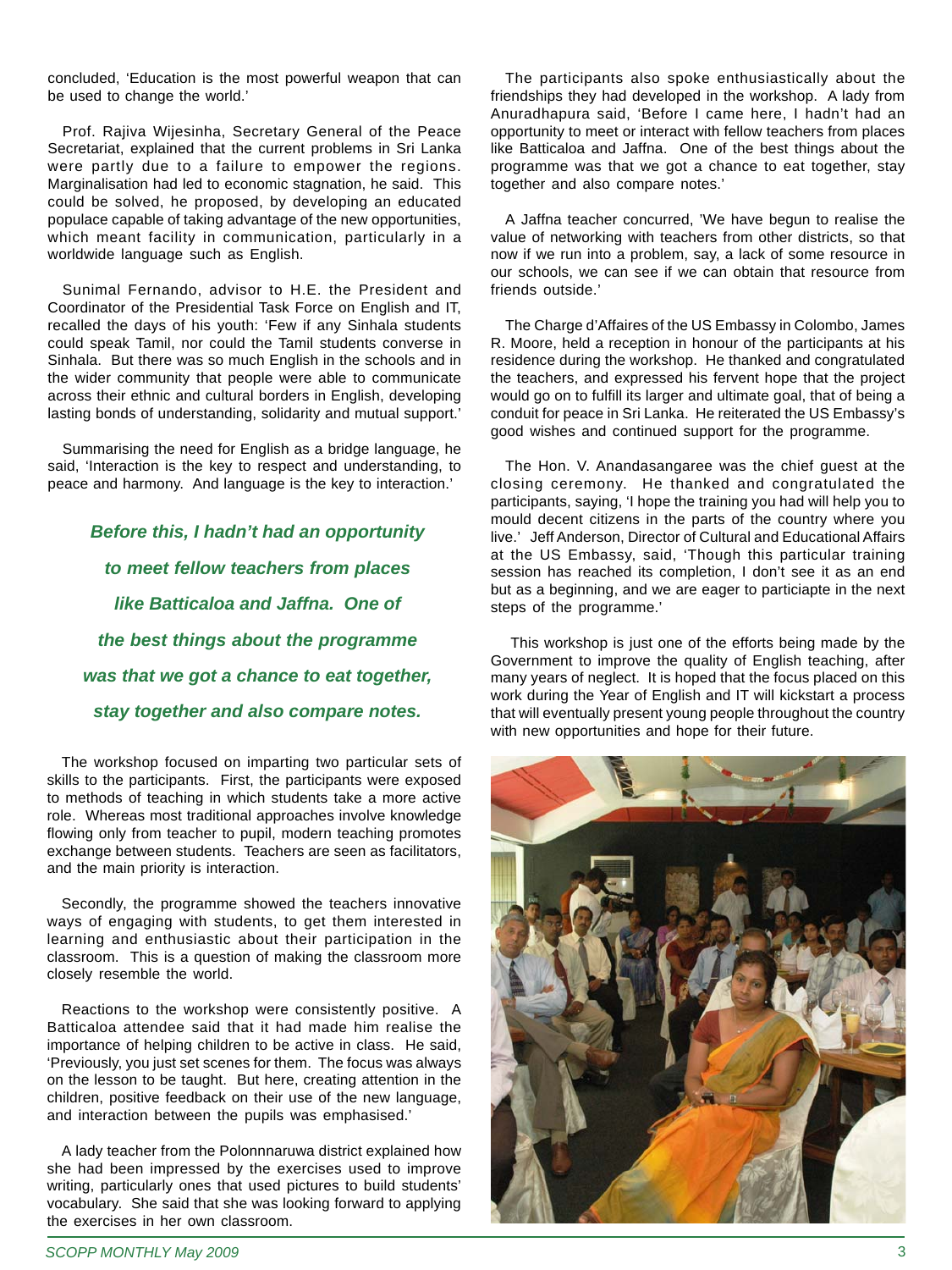### **Peace through sports** Cricket camp in Jaffna

Recognising that sports are of particular importance to young<br>people, the Peace Secretariat has initiated a number of innovative projects under the banner of 'Peace Through Sports'. To promote integration and unity, a particular focus has been put on the organisation of events that bring together players from the different regions of Sri Lanka, while supporting the development of sports and associated infrastructure in conflict affected regions.

Businesses have responded enthusiastically, and we are happy to report on an ongoing initiative being sponsored by Coca Cola, with the support of the international public relations agency Ogilvy Outreach.

The 'Cricket Pathway' aims to identify the best cricketing talents from around the country, by holding a series of training camps in each district. The best young cricketers will be invited for a joint training camp later this year, scheduled to be held in



Colombo, at which a number will be picked to train with the national squad.

Seventy five boys took part in one of the first training camps, organised by the Security Forces at St. John's College in Jaffna. It was conducted by former Sri Lanka captain Aravinda De Silva, with top Australian coach Steve Nell and his team. Principal of St. John's College, Rev. Jameson Gnanaponrajah, provided accommodation at the school premises.

The training camp received high praise from the people of Jaffna, as they had never before had an opportunity to expose their children to top level professional coaching. The boys underwent extensive training in batting, bowling, fielding and fitness, under the guidance of Aravinda De Silva and the national coaches. Meanwhile, Steve Nell's team used sophisticated visual monitoring equipment to scientifically identify the most promising cricketers.

> *The training camp received high praise from the people of Jaffna, as they had never before had an opportunity to expose their children to top level professional coaching.*

One of the highlights of the training camp was the 20-20 match on the final day. After that, seven players were selected to participate in the final stages of the 'Cricket Pathway'.

Jaffna Town Commandant Brigadier Ruwan Kulatunga, the chief organiser of the event, said, 'I am extremely happy that we achieved this with lots of praise from the people of Jaffna. I personally believe that if we could help the next generation in Jaffna through such programmes, it will definitely help towards building national unity, while bridging the North and South of Sri Lanka.' Rev. Fr. Saundaranayagam, the Bishop of Jaffna, added, 'This is one of the first attempts made in recent times to build bridges between the North and South and we hope more events will follow in the near future where the talent of the Jaffna youth can be highlighted.'

Following the training camp, the Sri Lanka Cricket Board under the leadership of D.S. De Silva, on the instruction of H.E. the President, invested Rs. 9 million to develop cricket in Jaffna by providing cricket equipment, including 18 matting pitches for schools. This is reflective of the Government's commitment to ensuring that the same facilities available to young people in the South are available to Jaffna youth.

In addition to cricket, the Peace Secretariat hopes to promote a range of other sports in Jaffna in the coming months. Basketball, badminton and athletics have been identified as priorities already.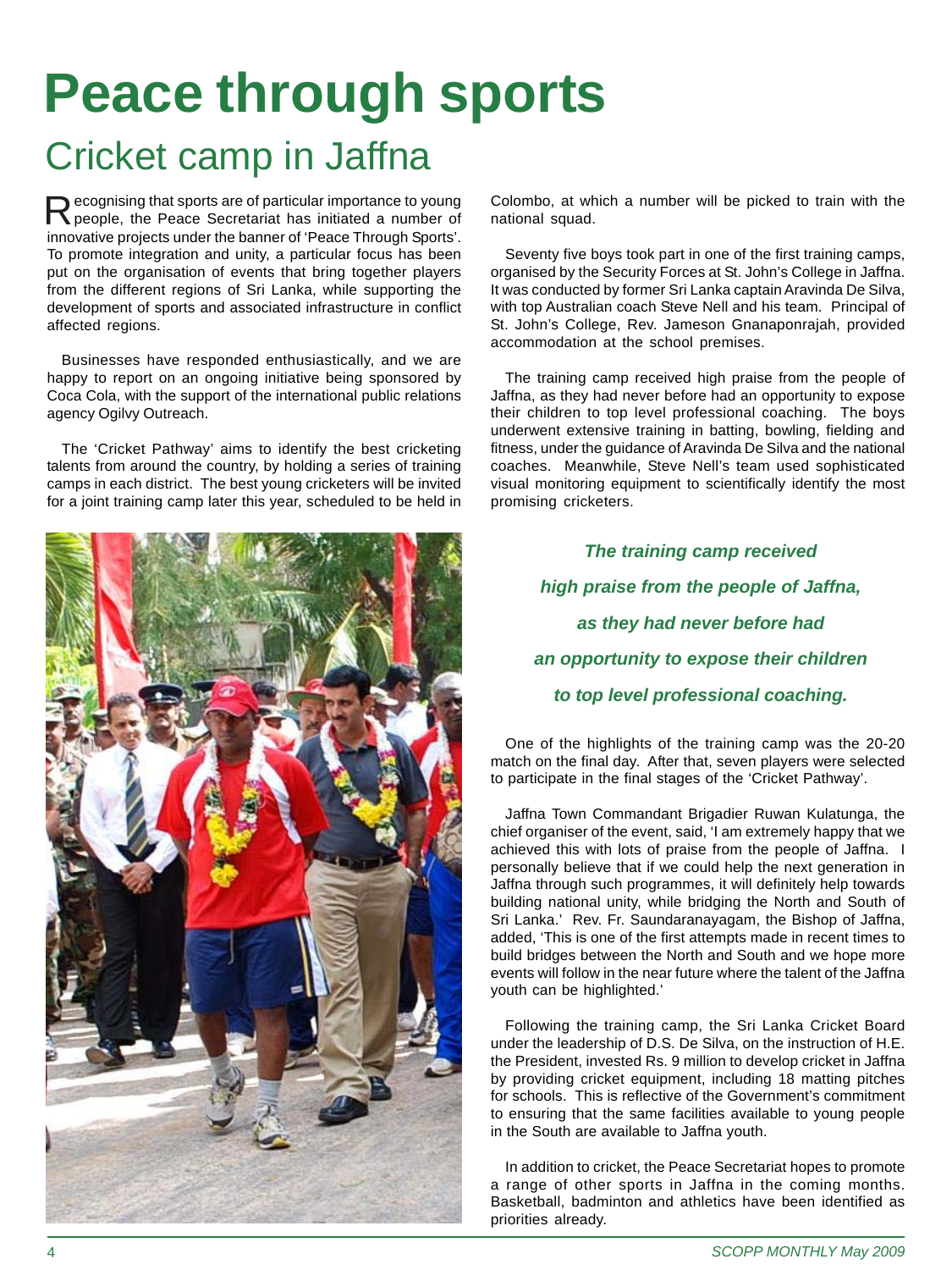### **Support for the disabled** Mobile clinic in Trincomalee

The of the key tasks for the Peace Secretariat in the postconflict era will be to encourage initiatives that bring disparate actors together. A recent collaboration to supply prosthetic limbs to disabled people in the Eastern Province has demonstrated that even simple welfare projects can be organised in a manner that promotes reconciliation.

The Jaipur Foot Programme, administered by the Colombo Friend in Need Society, has been supporting disabled people across Sri Lanka for years. Last month, the Peace Secretariat helped to take its mobile clinic to Trincomalee, in partnership with the 22 Division Army headquarters, with funding from the Rotary Club of Capital City.

Around 65 people from Trincomalee town and surrounding areas like Thambalagamuwa, Kuchchaweli, Kinniya and Nilaweli attended over three days. Of them, 40 people were given prosthetic limbs. A handful of serious cases were referred to the Colombo residential clinic and will be brought to Colombo soon. Another mobile clinic is to be held in Trincomalee town to serve a further 130 people, followed by similar efforts in Batticaloa, Ampara and the Northern Province.

Most of the beneficiaries were fishermen, farmers and small traders, and many remarked that their new limb would improve their livelihood opportunities, helping them to work more and earn more for their families. Eight former soldiers received prosthetic limbs too.

Despite the mobile clinic being held in a Buddhist temple, people of various ethnicities and religions attended, and

> *Even former LTTE cadres were beneficiaries. The Army Civil Affairs Officer said, 'These people may have been with the LTTE before, but this is a humanitarian cause now.'*

everyone requiring a prosthetic limb received one without discrimination. Even former LTTE cadres were beneficiaries. The Army Civil Affairs Officer Col. Senarath Kohona said, 'Their past is irrelevant. They may have been with the LTTE before, but this is a humanitarian cause now.' This approach has characterised the Security Forces, who have fought ruthless enemies, but moved swiftly to relief work as soon as the danger was over, as in their guidance of so many of the weak and disabled who escaped the LTTE in recent days.

The photograph shows the cross-section of people who attended the mobile clinic. On the left is Mr. Jibris, a Muslim fisherman from Kuchchaweli, who lost his limb in an LTTE pressure mine in 1994, at just 18 years of age. Next to him is V. Premachandran, a fisherman now, but a former LTTE cadre,



who lost his limb in IPKF mortar fire in Sampalthivu in 1989, aged 19. On the right is a Sinhala fish trader, Sarath Perera, who came from Galle to Trincomalee when he was 7 years of age. He speaks fluent Tamil, and communicated well with the other Tamil-speaking attendees. He lost his limb to an LTTE land mine when driving past an Army camp in Trincomalee.

All three interacted very cordially, sharing their stories of how they lost their limbs, as well as discussing another topic that brought them together, their common livelihood of fishing.

To ensure the effectiveness, accountability and transparency of the initiative, a follow-up meeting of all the partners was held. It reviewed the effectiveness of the mobile clinic, and formulated a strategy to ensure the continuity of the project. Moreover, the list of beneficiaries was passed on to the individuals who contributed to Rotary for the project. These donors could then visit and develop a relationship with the people they helped, and perhaps assist them in improving their livelihoods and the welfare of their families.

The Peace Secretariat facilitated the project from conceptualisation onwards, while the Civil Affairs Unit at Trincomalee, led by Col. Kohona, helped to make the practical arrangements. It was remarkable to see these Army officers using a very different set of skills to those we saw them demonstrate on the battlefield. The Colombo Friend in Need Society conducted the mobile clinic, taking expert orthopaedic doctors, prosthetists and workshop staff, as well as materials and machinery to make custom-built prosthetic limbs for the people who attended. A total of Rs. 400,000 was donated by the Rotary Club of Capital City to fund the project.

In bringing together such different groups of people to collaborate on welfare activities, the project serves as a model for others working in the conflict affected regions. The Peace Secretariat has been encouraging this kind of partnership approach in all fields.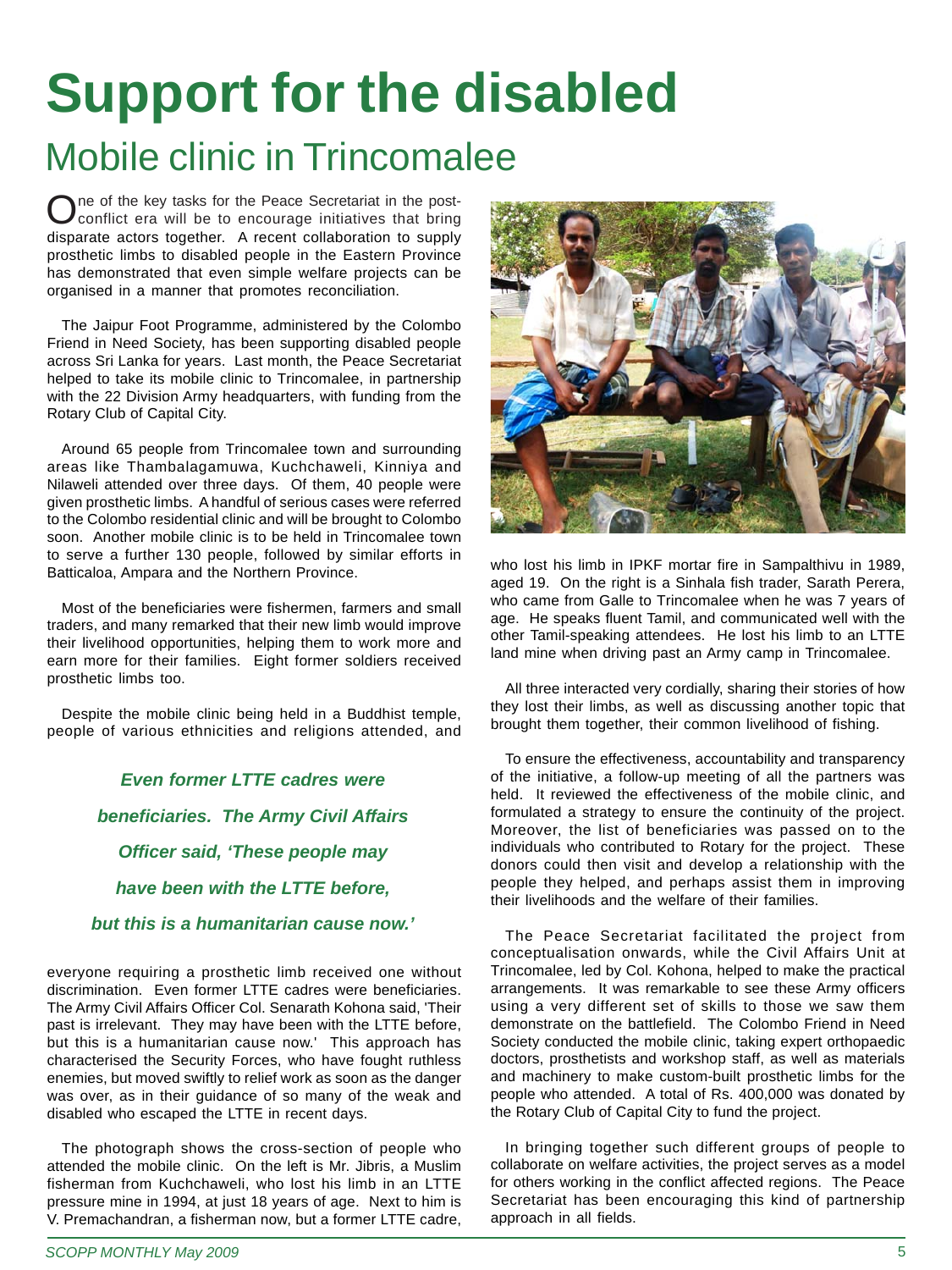## **Foolishness or cunning?**

and the LTTE over the last few months. It is also claimed that 16,700 have been wounded, 'according to a UN document given to the Associated Press by a senior diplomat'. We are told that the UN claims that about 7,000 civilians<br>have been killed in fighting between the Security Forces

This leak is the third in a series that has led to a state of denial by the UN. They claim that they are not responsible for any leaks, though they have still not reported to us on an investigation that was promised. More pertinently, they have gone on record as saying that they know their figures are not reliable. Certainly, when this process first began, we sat down the head of security in Colombo who had produced the figures and found that many of them were based on extrapolation that had no rational basis.

The process began with a figure in February of around 2,000 killed and over 4,000 wounded. Then, in March, when the High Commissioner for Human Rights got into the ring, it was 2,800 killed and more than 7,000 injured. By April it was nearly 6,500 civilians killed and 14,000 wounded. The latest figure suggests agreement on a ratio of just over two to one with regard to wounded and killed, which makes sense in such conflict situations, even if the figures themselves are suspect.

Implicit in all this bandying about of figures is the assumption that the Government is responsible for all these deaths and also the injuries. Yet, obviously, there are three things that need to be verified before we can start the process of apportioning blame, blame that will stick given the small size of Sri Lanka, as opposed to blame that wafts away on a breezy apology, which we have seen in more brutal conflicts in recent days. First, are the figures accurate? Second, are they all attributable to the Security Forces, or might some of them have been inflicted by the LTTE? Third, are all those who died or were injured civilians?

In dealing with these questions we see a remarkable lack of logic and thought on the part of those determined to jump on a bandwagon to bash the Sri Lankan state. Let's try then to introduce some basic rationality into the discussion.

As we have seen, there were more than twice as many injured as died through this year. However there seems to be no trace of the large figure now alleged for the last four months of 16,700. The ICRC brought off several shiploads of injured from the conflict zone from the beginning of February until the beginning of May, but of the 13,826 they conveyed only 5,499 were patients. Obviously the ICRC would not have brought out over 8,000 bystanders if there were injured waiting to come out. This

*It is now forgotten that, in the last seven months of 2008, when the Army swept through half the North, and took Kilinochchi after bitter battles, the total number of civilian deaths alleged even by TamilNet was just 78.*



suggests that the total number of deaths would in fact have been about 2,500, possibly 3,000 at most.

Second, we have hard evidence of the LTTE both firing deliberately on civilians, and also not caring much about collateral damage. It is now forgotten that, in the last seven months of 2008, when the Security Forces swept through half the North, and took Kilinochchi too after bitter battles, the total of civilian deaths alleged even by Tamilnet was just 78. It was only after that, when the LTTE had achieved its aim of corralling civilians together, that wanton destruction of civilians began. Before that, clearly, as had happened in the liberation of the East, the Government had been able to ensure maintenance of its principle of minimal civilian casualties.

The first date on which massive numbers of civilian deaths was alleged was January 26th, just after the Government declared the first safe zone. Though initially when firing into the zone started the UN thought Government was responsible, UN Resident Coordinator Neil Buhne sent a text message at the end of the day to say that he believed most of the firing came from the LTTE. There is also the testimony of the Bishop of Jaffna who, while asking the Government to extend the safe zone (which he would scarce have done if he believed the Government were firing into it), said that he would also ask the LTTE to withdraw from the zone its own heavy weapons that were endangering the people.

Apart from such collateral damage, there were many occasions on which the LTTE fired on civilians trying to get away, using heavy weapons too as was seen in the pictures of the tank being deployed desperately on April 20th when the first large exodus began. And of course there is the testimony of so many in the camps, mentioned so often to visitors, forgotten by the sensationalist media.

Finally, it must be clear to any thinking person that a great number of those who died would be LTTE fighters. When TamilNet propagated claims of civilian deaths, they never gave numbers of cadres who had died. Nor did they give figures of the wounded. Yet, obviously, many of those who engaged the Security Forces for so long, especially in the area around Puthukudiyirippu, would have been hardcore combatants.

And to the number of those we have to add combatants who had been recently recruited. UNICEF has reported on these, UNDP has complained that the children of its staff were recruited, but no one has extrapolated from this the obvious fact that many civilians were forced to bear arms, and therefore were legitimate targets for the Security Forces. This had been made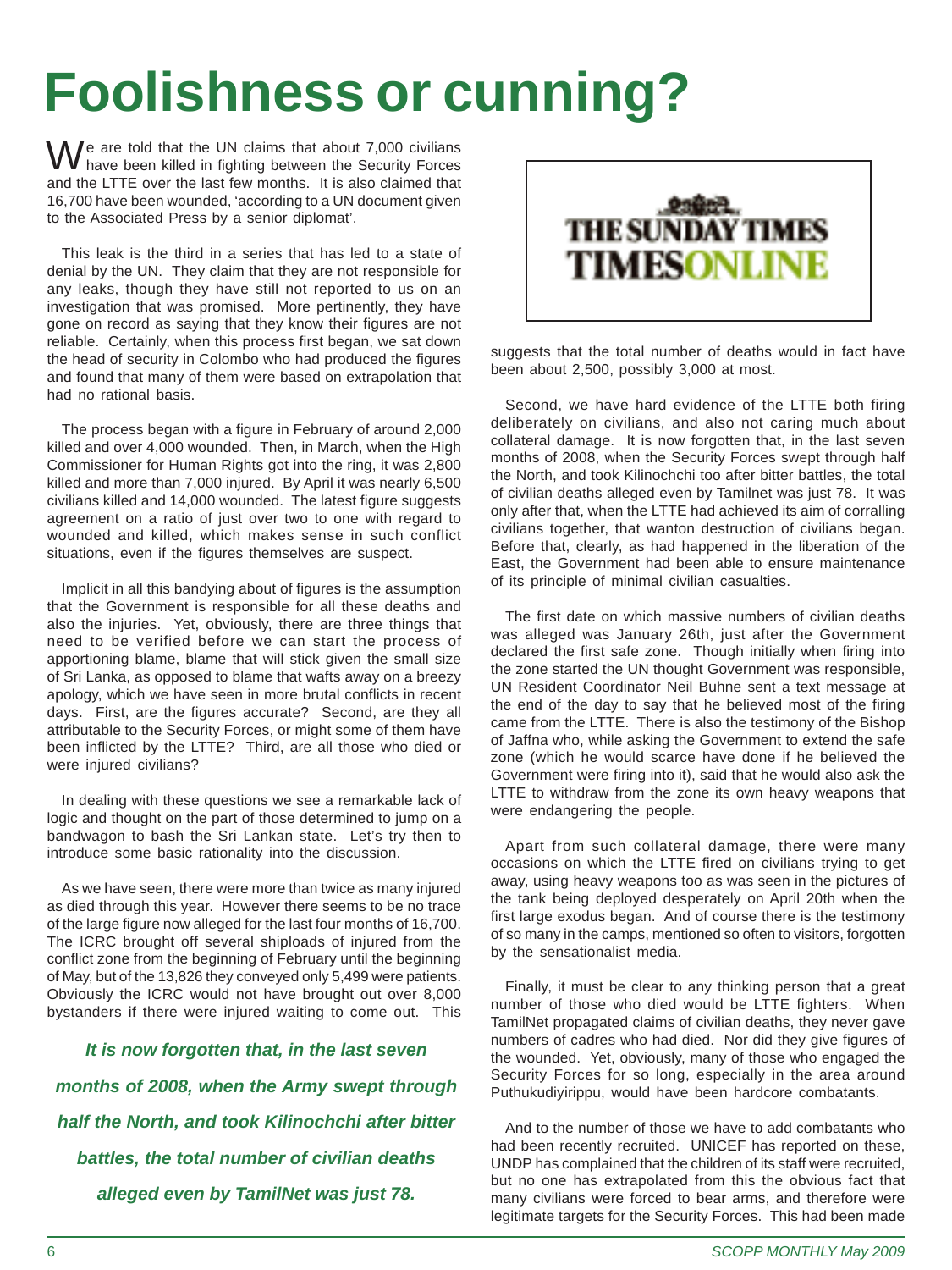clear early on, when the Army Commander explained why the LTTE still continued to fight ferociously even though it had lost so many people in battle in 2008 - youngsters in civilian clothes, obviously scarcely trained but carrying weapons, were found in profusion in bunkers along with regular cadres. This indeed heightens the guilt of those international agencies who refused, almost till the end of 2008, to condemn the LTTE for holding people hostage - they knew, as they had known for years, about forced conscription, but there was no public criticism of this, as the UN Resident Coordinator admitted, when he acknowledged that UN awareness that the LTTE was recruiting one person per family was not publicised in 2007 (and when it was raised to 2 in 2008, there was an even more deafening silence).

So it is obvious that a number of those who died in the last few months were combatants, bearing arms, having been forced into this by LTTE brutality and the ostensibly benign silence of the international agencies who had known what was happening, but said nothing. And, more pertinently, a number of those injured too would have been combatants.

And yet, there are no LTTE combatants amongst the injured, not at least in any of the reports that are filed, the accusations that are made. All those injured, the more than 5,000 who were brought out by the ICRC, the rest who surrendered, are described as civilians. This is not unacceptable since, in the process of rehabilitation that Government plans, it is important not to hold their recruitment against may of these youngsters.

*When TamilNet propagated claims of civilian deaths, they never gave numbers of cadres who had died. Yet, obviously, many of those who engaged the Army for so long would have been hardcore combatants.*

But it must be recognised also that, when they were bearing arms against us, they were legitimate objects of attack.

When we see that in theory there are no LTTE wounded amongst those we are now caring for, we can understand how preposterous it is to assume that there were no LTTE dead either. Except at the very end, when after we had managed to rescue almost all the civilians the hardcore cadres fought and died, there were no accounts of LTTE dead in the propaganda that was churned out between January and April. But to believe that would be as ridiculous as to believe that all those injured, whom we are now treating in Government hospitals, were civilians who were victims of assaults by the Security Forces.

But people believe what they want to believe. Sensible extrapolation from the casualties who are now with us suggests that some of them must be combatants, that many were wounded by LTTE action, and the number of dead must be less than the now oft tossed about figure that will soon become gospel. Certainly the number of civilian dead must be very much less, and amongst them those killed by collateral damage as opposed to the deliberate targeting of them by the LTTE as they tried to escape must be minimal.

We have rescued 290,000, more than the figure of 250,000 that was being bandied about most often. We avoided the bloodbath that was predicted, that the LTTE tried to precipitate, especially on May 10th. We have confounded the world in dealing firmly with terrorism while preserving the lives of most of the civilians who were the most oppressed victims of terror.

For this evidently we must suffer. But this is a small price to pay for what we have achieved. And we can but hope that, in time, those who with more power inflict greater suffering for the sake of what they see as the greater good will learn to try to emulate our actions. They must learn in the end to deal with terrorism while remembering that the people they are rescuing from terror are not be be 'othered', but to be treated as fellow human beings and thus fellow citizens in our common humanity.